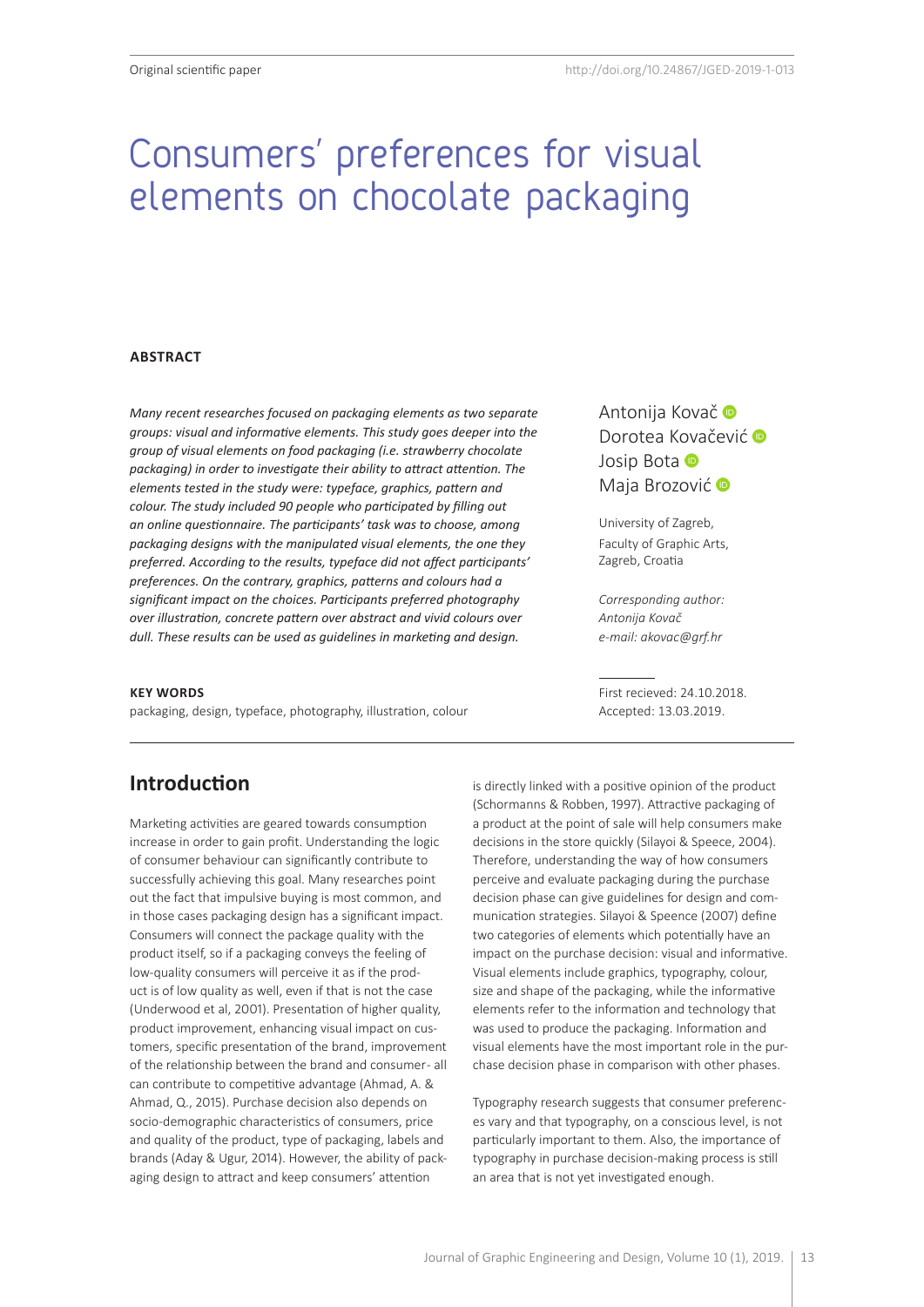Typefaces can be split into two categories, text and display typefaces, which are intended for various purposes as their priorities are different (Harkins, 2011). Ampuero & Vila (2006) concluded that packaging for elegant products usually presents bold, large, roman, upper case letters with expanded characters; in contrast, accessible products of reasonable price are associated with serif and sans serif typefaces. The same authors in a study from 2008 concluded that designers and ordinary consumers have different preferences; therefore, it is hard to distinguish it as a variable. On the other hand, typography can have an impact on flavour perception (Velasco et al, 2014). All these finding indicate that it is important to explore the field of typography (in this case precisely typefaces) more thoroughly as an independent variable which may have an impact on the purchase decision and product perception.

According to Wang & Chou's research (2010) to understand content, it is necessary to have more than two visual elements. Combination of typography and illustration presented itself as the best combination for understanding. In addition, other elements such as brand, product name, packaging shape, photo of the product and colour associations, all contribute to the same understanding and help with the purchase decision. Users ranked packaging technology as the most important attribute when shopping, followed by packaging shape, product information, colour and graphics. Varela et al. (2014) claim that brand, product name and image have the most power of capturing attention while the percentage of consumers who gravitated towards other information such as net weight and claims was low. Rettie & Brewer (2000) researched the positioning of textual elements and graphics, and concluded that consumers have a better recall when the textual information is on the right side and graphics on the left side of the layout. However, it is important to note that they didn't research the vertical positioning when the layout is symmetrical.

A picture of the product can positively affect consumers' evaluation, but the impact of the picture on visual estimation depends on whether the verbal and visual information can be integrated into a single picture (Estiri et al., 2010). Upper class products are often associated with pictures of the product while accessible products are associated with illustrations, often depicting people (Ampuero & Vila, 2006). Using pictures on packaging can be a strategic method of differentiation. In fact, a good quality product picture makes the consumer connect the product with positive associations (Silayoi & Speece, 2007).

Colour, next to brand, is one of the most researched topics in packaging. According to Silayoi & Speece (2007) the change in colour can have a positive effect on consumers and result in the acceptance of packaging regardless of other elements. It's important to match colours

with the expected qualities such as flavour and nutrition. Hurley et al. (2017) investigated if there is a preference of colour harmonies on consumer preferences of packaging design. Employing branding colour schemes, trend colours, promotional colours, and others, was demonstrated not to hinder the preference of consumers so these results indicate the freedom for designers. There is a positive correlation of brand recognition through packaging colour (Adam & Ali, 2014). Upper class consumers prefer cold colours and fewer elements (usually visual), while price sensitive consumers prefer lighter colours (Ampuero & Vila, 2006). Chind and Sahachaisaeree (2012) conclude that using medium colour has the best influence on attractiveness. Hoegg & Alba (2007), Spence et al. (2010), Ares & Deliza (2010) and Piqueras-Fiszman et al. (2012) showed that even a small colour manipulation can have a strong change in consumer taste perception while Becker et al. (2011) did not achieve the same effect when using less saturated colours on yoghurt packaging. It is also important to note that different countries and cultures can perceive colours in their own way, giving them various meanings. (Madden et al., 2010). The effect of colour on willingness to buy was not found in Rebollar et al. research from 2012 while also confirming the effect of colour on taste expectation.

It is possible to influence customers' behaviour in many ways from which psychology of colour was always a strong marketing tool due to the fact that every colour evokes different emotions in people and attracts attention in various ways. Consumers often make subconscious evaluations when deciding whether to purchase a product (Rundh, 2009). In addition to using colour psychology, graphics are also becoming an important marketing tool. They leave a strong impact on consumers, attract and hold their attention, and have the power to stimulate appetite (Cahyorini & Rusfian, 2011). Mentioned visual elements have not been compared as a factor in the process of purchase decision. Therefore, the aim of this study is to establish which visual elements attract the most attention in the case of food products.

## **Problem statement**

Previous studies focused on the relationship and importance of informative and visual elements, but they did not thoroughly investigate each category on their own or addressed each element and its impact. Namely, in packaging design every single visual element affects the consumer on its own, specific way. The same way how people perceive various colours differently, there is a difference in perception of illustrations and photography, text and display typefaces. Different shapes of elements on packaging cause different emotions and associations which consumers directly connect with the product and its quality.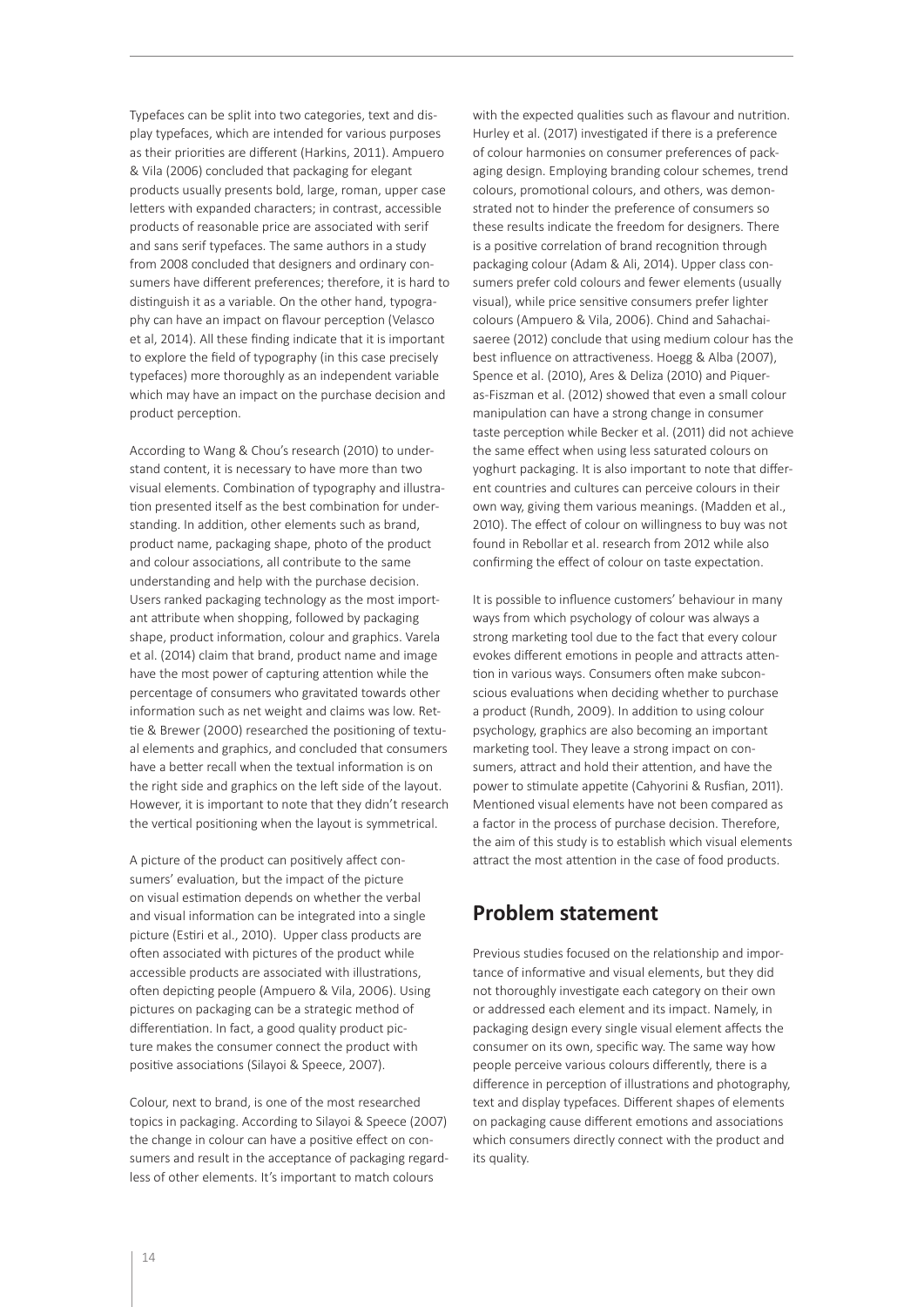It is necessary to more deeply explore the issues regarding the relationship between certain visual elements and their impact on consumers' decision-making process. These findings could be used to improve design and marketing communication. Therefore, the aim of this study is to establish which visual element attracts the most attention in the case of food packaging, and it's based on hypotheses:

- Participants prefer display typefaces on chocolate packaging.
- Participants prefer concrete pattern on chocolate packaging.
- Participants prefer photography on chocolate packaging.
- Participants prefer vivid colours on chocolate packaging.

## **Methodology**

In this study the independent variables were typeface, graphics, pattern and colour while the dependent variable was participants' preferences.

#### **Participants**

90 people participated in this study, from which 74 of them were students. Their average age was 23.46 years (SD=1,9). 68% of participants were women, while the rest were men.

#### **Samples**

For the packaging samples the chosen food product was chocolate due to its widely consumption and familiarity. Although chocolate comes in various flavours, we decided to choose only one favour (i.e. strawberry) across the samples. The reason was to reduce the effect of taste preferences. The chocolate packaging was designed using Adobe Photoshop CS6 and applied onto a mockup. Additionally, to avoid preferences of a particular brand, a fictional logo of an unnamed company was created. Many researches point out the importance of packaging shapes in purchase decision because shape often differentiates a product from competitive products (Raghubir & Greenleaf, 2006; Chind & Sahachaisaeree, 2012; Westerman et al 2013; Dadras, 2015). However, in this study shape was excluded due to the fact that chocolates usually come in a standard rectangular shape with variations in thickness and dimensions.

This study was conducted on eight packaging samples designed in four pairs, changing main visual elements, while keeping the other intact (Figure 1). The samples were designed as follows:

First pair of samples:

- unchanged elements: product (strawberry chocolate), packaging size, colour saturation, information - manipulated element: typeface (text typeface vs. display typeface)

#### Second pair of samples:

- unchanged elements: product (strawberry chocolate), packaging size, colour saturation, information, text typeface
- manipulated element: graphics (photography vs. illustration)

Imaging style like 3D renders were included in the photography category because they have the same level of structure and are commonly used when a product is not suitable for photography.

Third pair of samples:

- unchanged elements: product (strawberry chocolate), packaging size, colour saturation, information, text typeface
- manipulated element: pattern (concrete vs. abstract)

Fourth pair of samples:

- unchanged elements: product (strawberry chocolate), packaging size, information, graphics (photography), text typeface
- manipulated element: colour saturation (vivid vs. dull)

The fourth pair of samples was developed using a photography because this is the most common type of visualisations on chocolate packaging, which was then manipulated in Photoshop by lowering the saturation for 50%.



» **Figure 1:** *Chocolate packaging samples: 1) Typeface variants; 2) Graphics variants; 3) Pattern variants; 4) Colour saturation variants*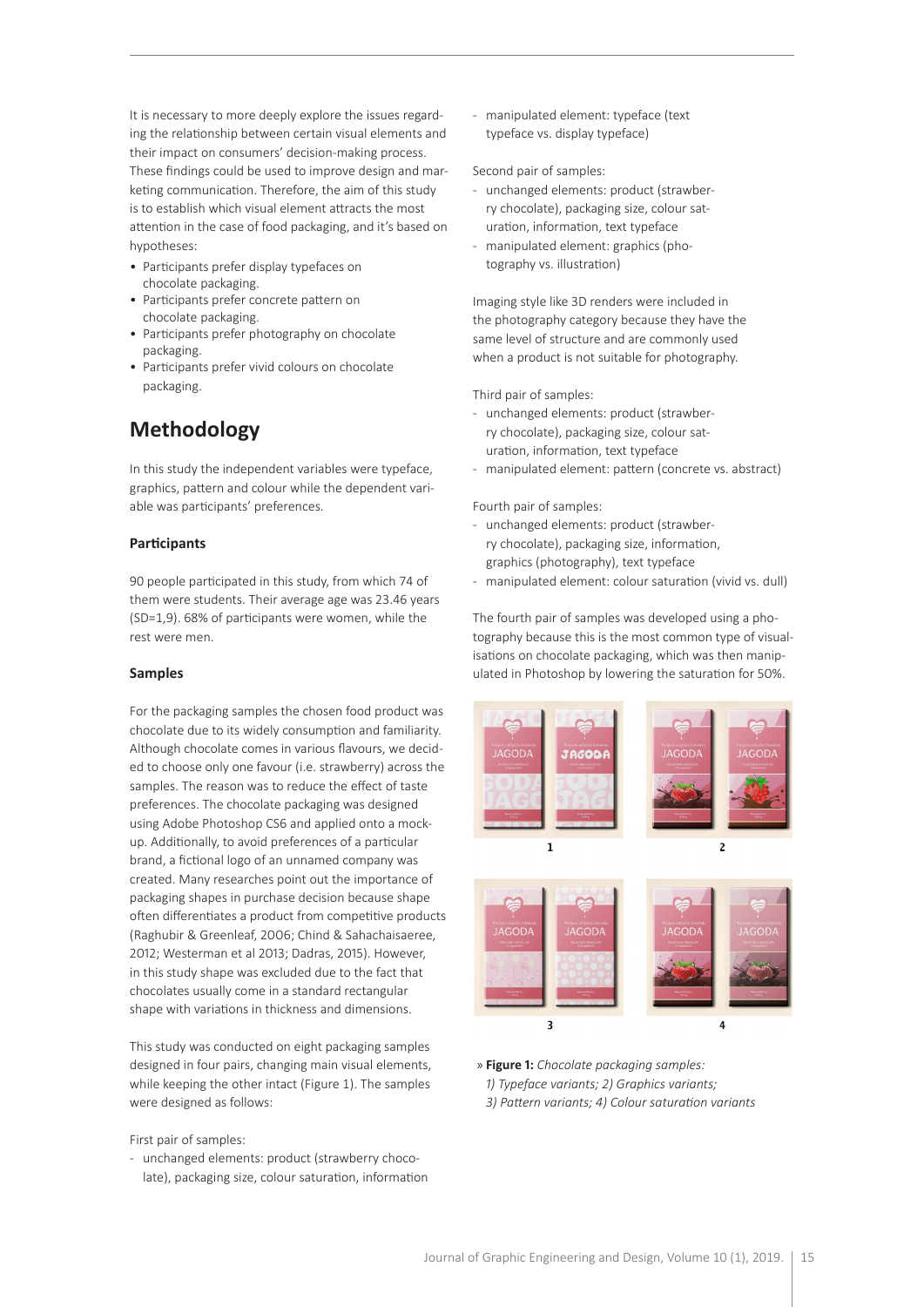#### **Procedure**

Data was collected using an online questionnaire. It was chosen due to the fact that the target audience of this study is quite dynamic and constantly moving, therefore this way of collecting data gives them the choice to participate when they have free time and when they want it. Link to the questionnaire was sent through e-mail. In the questionnaire, participants were asked to choose one packaging in each pair that they prefer.

## **Results**

Chi-square tests were used to examine for statistically significant differences in participants' responses across the experimental comparisons. Differences with p values less than 0.05 were considered as statistically significant (Table 1).

#### **Table 1**

Collected data

| factor   | level        | $n$ (%) | $\chi^2$ | р       |
|----------|--------------|---------|----------|---------|
| typeface | display      | 47      | 0.8      | 0.37    |
|          | text         | 53      |          |         |
| graphic  | photography  | 94      | 142.22   | < 0.001 |
|          | illustration | 6       |          |         |
| pattern  | concrete     | 62      | 10.75    | < 0.005 |
|          | abstract     | 38      |          |         |
| colour   | vivid        | 90      | 115.20   | < 0.001 |
|          | dull         | 10      |          |         |

Although slightly more participants chose the packaging with text typeface (48 participants) over display typeface (42 participants), the performed Chi-square test revealed no significant difference between these packaging samples ( $\chi^2$  = 0.8, df = 1, p = 0.37). The analysis of differences between the packaging samples with photography and illustration yielded a significant effect of graphic  $(\chi^2 = 142.22, df = 1, p < 0.001)$ , indicating that participants preferred photo (85 participants) over illustrated (5 participants) graphic of chocolate ingredient. Furthermore, the participants were more inclined to choose packaging with concrete pattern (56 participants) over packaging with abstract pattern (34 participants), suggesting that type of pattern affected participants' responses ( $\chi^2$  = 10.75, df = 1, p < 0.005). When it comes to colour, the results showed significant difference in participants' choices ( $\chi^2$  = 115.20, df = 1, p < 0.001), indicating that vivid colour (81 participants) was preferred over dull colour (9 participants).

## **Discussion**

There are many researches that investigate the connection of colours and shapes with certain flavours. Rounded shapes of typography are often connected with sweet

flavours and technical with sour (Velasco et al., 2014). However, the results of our study showed that the sweet flavour of the product (i.e. strawberry chocolate) did not affect the preferences for display typeface, so our first hypothesis was not confirmed. There is a possibility that when a chocolate is presented using purely typography the perception of sweetness could be lost. Another reason for it can be the fact that both typefaces come from the same sans-serif family, making it an insignificant factor. Although the typeface did not have an impact, the pattern did. According to participants, better attractiveness had the concrete pattern rather than abstract, confirming the second hypothesis. This was expected since concrete representations on food packaging often transfer information about the product and its contents so people are quite familiar with this concept. The concrete pattern in this example is a stylized image giving it a better connection with the product because of its recognisability in comparison with an abstract pattern. Furthermore, the abstract pattern is quite noticeable which may have decreased the hierarchy of textual information while not giving any information about the ingredients. Also, when comparing graphics, participants preferred photography over illustration, which confirmed the third hypothesis. One possible reason for that could be that photography (even when it is digitally manipulated or a 3D render) still shows the product more realistically than illustrations, giving consumers a feeling of reliability, which is very important in food packaging (Pensasitorn, 2015). Equally important, participants preferred vivid colours (confirming the fourth hypothesis) which was expected, especially in the case of the examined product (strawberry chocolate) where exactly these colours people connect with sweetness, but also the natural colour of the components (strawberry fill) (Clydesdale, 1993).

## **Conclusions**

In conclusion, this study showed that different typefaces do not affect participants' preferences. In contrast, concrete patterns, photography and vivid colours are more attractive elements than abstract patterns, illustration and dull colours. These findings can be used as guidelines when designing food packaging. To make the product more attractive to customers it is possible to use vivid colours, as well as colours which in some way give associations of the product ingredients. It is also important to keep this in mind during the printing process of food packaging and use pantone colour scales since they give more saturated results than those printed in CMYK. When comparing photography and illustrations, photography should be the first choice on food packaging designs because as it was previously mentioned it has the power to attract attention and even stimulate appetite, a feeling that often causes impulsive buying. However, this study was conducted on a limited age group ranging from 20 to 30 years old, from which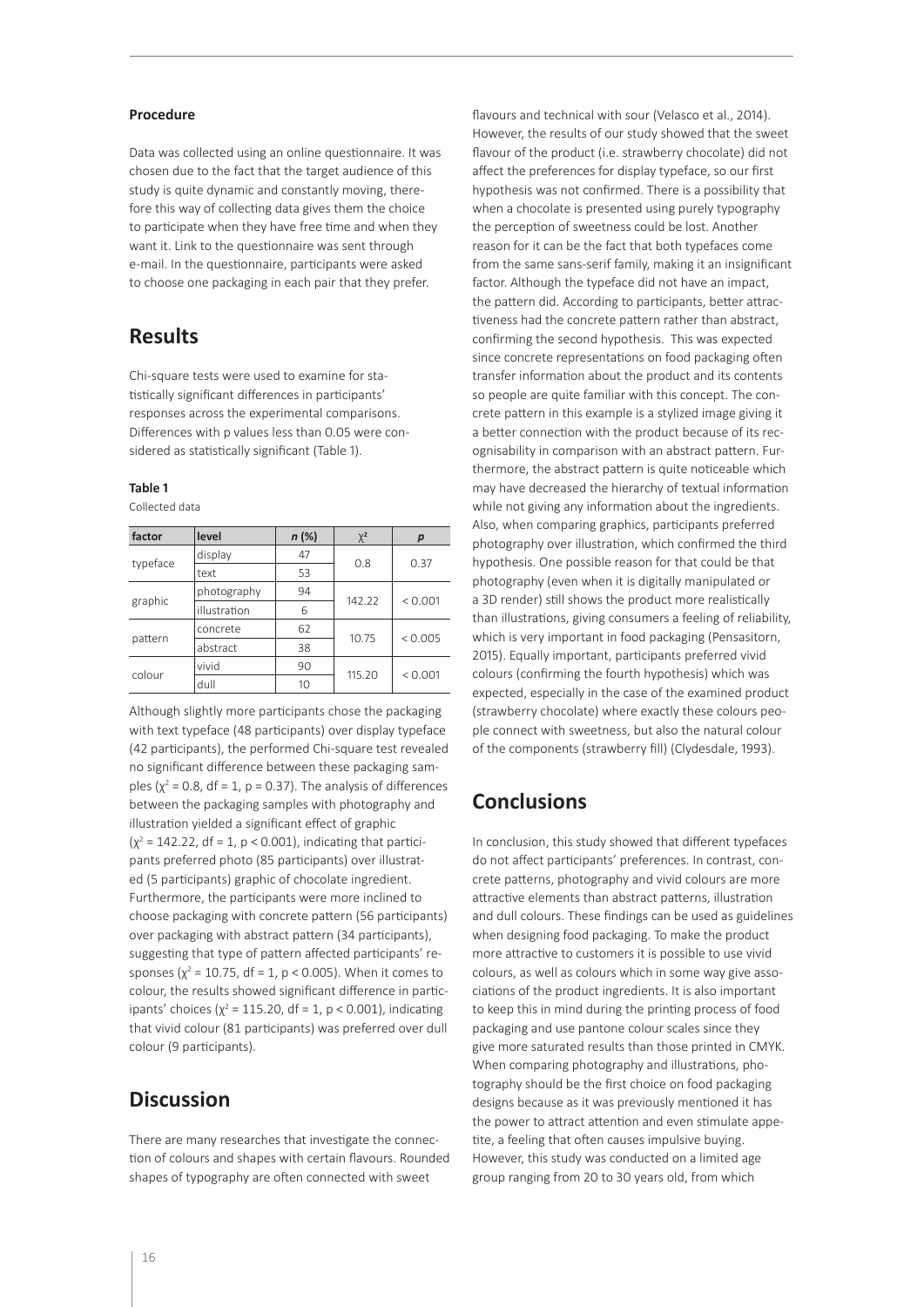most of them were women, and also on samples of one type of product (chocolate) which were tested using an online questionnaire. The online questionnaire may be a limitation when testing, especially colour, as various screens may display them differently. There is a possibility that the results may vary with other food products and age groups, so future researches should examine the noticeability of visual elements on different products and age groups.

## **References**

- Adam, M.A. & Ali, K. (2014) Impact of Visual Elements of Packaging of Packaged Milk on Consumer Buying Behaviour. Interdisciplinary Journal of Contemporary Research in Business. 5 (11), 94-106. Available from: [http://www.ijbss](http://www.ijbssnet.com/)[net.com/](http://www.ijbssnet.com/) [Accessed 18th January 2018].
- Aday, M.S. & Ugur, Y. (2014) Under¬standing the buying behaviour of young consumers regarding packaging attributes and labels. International Journal of Consumer Studies. 38 (4), 385-393. Available from: doi: [10.1111/ijcs.12105](https://onlinelibrary.wiley.com/doi/10.1111/ijcs.12105) [Accessed 13th April 2018].
- Ahmad, A.M.K. & Ahmad, Q.M.K. (2015) Factors Influence on Packaging Design in an Impulse Consumer Purchasing Behavior: A Case Study of Doritos Pack. International Journal of Marketing Studies, 7 (6), 92–101. Available from: doi: [10.5539/](http://www.ccsenet.org/journal/index.php/ijms/article/view/55350) [ijms.v7n6p92](http://www.ccsenet.org/journal/index.php/ijms/article/view/55350) [Accessed 13th April 2018].
- Ampuero, O., & Vila, N. (2006) Consumer perceptions of product packaging. Journal of Consumer Marketing. 23 (2), 102-114. Available from: doi: [10.1108/07363760610655032](https://www.emeraldinsight.com/doi/full/10.1108/07363760610655032) [Accessed 18th January 2018].
- Vila, N., & Ampuero, O., (2008) The Role of Packaging in Positioning an Orange Juice. Journal of Food Products Marketing. 13 (3), 21-48. Available from: doi: 10.1300/ J038v13n03\_02 [Accessed 18th January 2018].
- Ares, G., & Deliza, R. (2010) Studying the Influence of Package Shape and Colour on Consumer Expectations of Milk Desserts Using Word Association and Conjoint Analysis. Food Quality and Preference. 21 (8), 930-937. Available from: doi: [10.1016/j.food](https://www.sciencedirect.com/science/article/pii/S0950329310000364)[qual.2010.03.006](https://www.sciencedirect.com/science/article/pii/S0950329310000364) [Accessed 14th March 2018].
- Becker, L., van Rompay, T.J.L., Schifferstein, H.N.J. & Galetzka, M. (2011) Tough package, strong taste: The influence of packaging design on taste impressions and product evaluations. Food Quality and Preference. 22 (1), 17-23. Available from: doi: [10.1016/j.](https://research.utwente.nl/en/publications/tough-package-strong-taste-the-influence-of-packaging-design-on-t) [foodqual.2010.06.007](https://research.utwente.nl/en/publications/tough-package-strong-taste-the-influence-of-packaging-design-on-t) [Accessed 26th February 2018].
- Cahyorini, A. & Rusfian, E. Z. (2011) The Effect of Packaging Design on Impulsive Buying. Journal of Administrative Science & Organization, 18 (1), 11-21. Available from: [http://journal.](http://journal.ui.ac.id/) [ui.ac.id/](http://journal.ui.ac.id/) [Accessed 13th April 2018].
- Chind K. & Sahachaisaeree, N. (2012) Purchasers' Perception on Packaging Formal Design: A Comparative Case Study on Luxury Goods Merchandizing. Procedia - Social and Behavioral Sciences. 42 (2012), 436 – 442. Available from: doi: [10.1016/j.](https://www.sciencedirect.com/science/article/pii/S1877042812010907) [sbspro.2012.04.208](https://www.sciencedirect.com/science/article/pii/S1877042812010907) [Accessed 25th March 2018].
- Clydesdale, F. M. (1993) Color as a factor in food choice. Critical Reviews in Food Science and Nutrition. 33 (1), 83-101. Available from: doi: [10.1080/10408399309527614](https://www.tandfonline.com/doi/abs/10.1080/10408399309527614) [Accessed 14th March 2018].
- Dadras, A. (2015) Impact of shapes in packag¬ing design on consumer behavior in the lens of Kano's attractive quality theory. Interna¬tional Journal of Scientific Research and Man¬agement Studies. 2 (1), 78-86. Available from: [http://www.](http://www.ijsrms.com/) [ijsrms.com/](http://www.ijsrms.com/) [Accessed 25th March 2018].
- Estiri, M., Hasangholipour, T., Yazdani, H., Nejad, H.J. & Rayej, H. (2010) Food Products Consum¬er Behaviors: The Role of Packaging Ele¬ments. Journal of Applied Sciences, 10 (7), 535-543. Available from: doi: [10.3923/jas.2010.535.543](https://www.researchgate.net/publication/44121594_Food_Products_Consumer_Behaviors_The_Role_of_Packaging_Elements) [Accessed 13th April 2018].
- Harkins, M. (2011) Basics typography 02: Using type. London, Bloomsbury Publishing
- Hoegg, J., & Alba, J. W. (2007) Taste perception: More than meets the tongue. Journal of Consumer Research. 33 (4), 490-498. Available from: doi: [10.1086/510222](https://academic.oup.com/jcr/article/33/4/490/1790345) [Accessed 26th February 2018].
- Hurley, R.A., Randall, R., O'Hara, L., Tonkin, C. & Rice, J.C. (2017) Color harmonies in packaging. Color Research & Application. 42 (1), 50–59. Available from: doi: [10.1002/col.22049](https://onlinelibrary.wiley.com/doi/full/10.1002/col.22049) [Accessed 14th March 2018].
- Madden, T.J., Hewett, K. & Roth, M.S. (2000) Managing Images in Different Cultures: A Cross-National Study of Color Meanings and Preferences. Journal of International Marketing. 8 (4), 90-107. Available from: doi: [10.1509/](https://journals.sagepub.com/doi/abs/10.1509/jimk.8.4.90.19795%3FjournalCode%3Djiga) [jimk.8.4.90.19795](https://journals.sagepub.com/doi/abs/10.1509/jimk.8.4.90.19795%3FjournalCode%3Djiga) [Accessed 14th March 2018].
- Pensasitorn W. (2015) The Use of Images in Graphic Design of Packaging of Food and Beverages. Journal of Economics, Business and Management. 3 (12), 1159-1163. Available from: [https://](https://www.joebm.com/) [www.joebm.com/](https://www.joebm.com/) [Accessed 20th April 2018].
- Piqueras-Fiszman, B., Velasco, C. & Spence, C. (2012) Exploring implicit and explicit crossmodal colour- flavour correspondences in product packaging. Food Quality and Preference. 25 (2), 148-155. Available from: doi: [10.1016/j.food](https://www.sciencedirect.com/science/article/pii/S0950329312000390)[qual.2012.02.010](https://www.sciencedirect.com/science/article/pii/S0950329312000390) [Accessed 14th March 2018].
- Raghubir, P. & Greenleaf, E.A. (2006) Ratios in Proportion: What Should the Shape of the Package Be? Journal of Marketing. 70 (2), 95-107. Available from: https://www.jstor.org/ [Accessed 25th March 2018].
- Rebollar, R., Lidón, I., Serrano, A., Martín, J. & Fernández, M.J. (2012) Influence of chewing gum packaging design on consumer expectation and willingness to buy. An analysis of functional, sensory and experience attributes. Food Quality and Prefer-